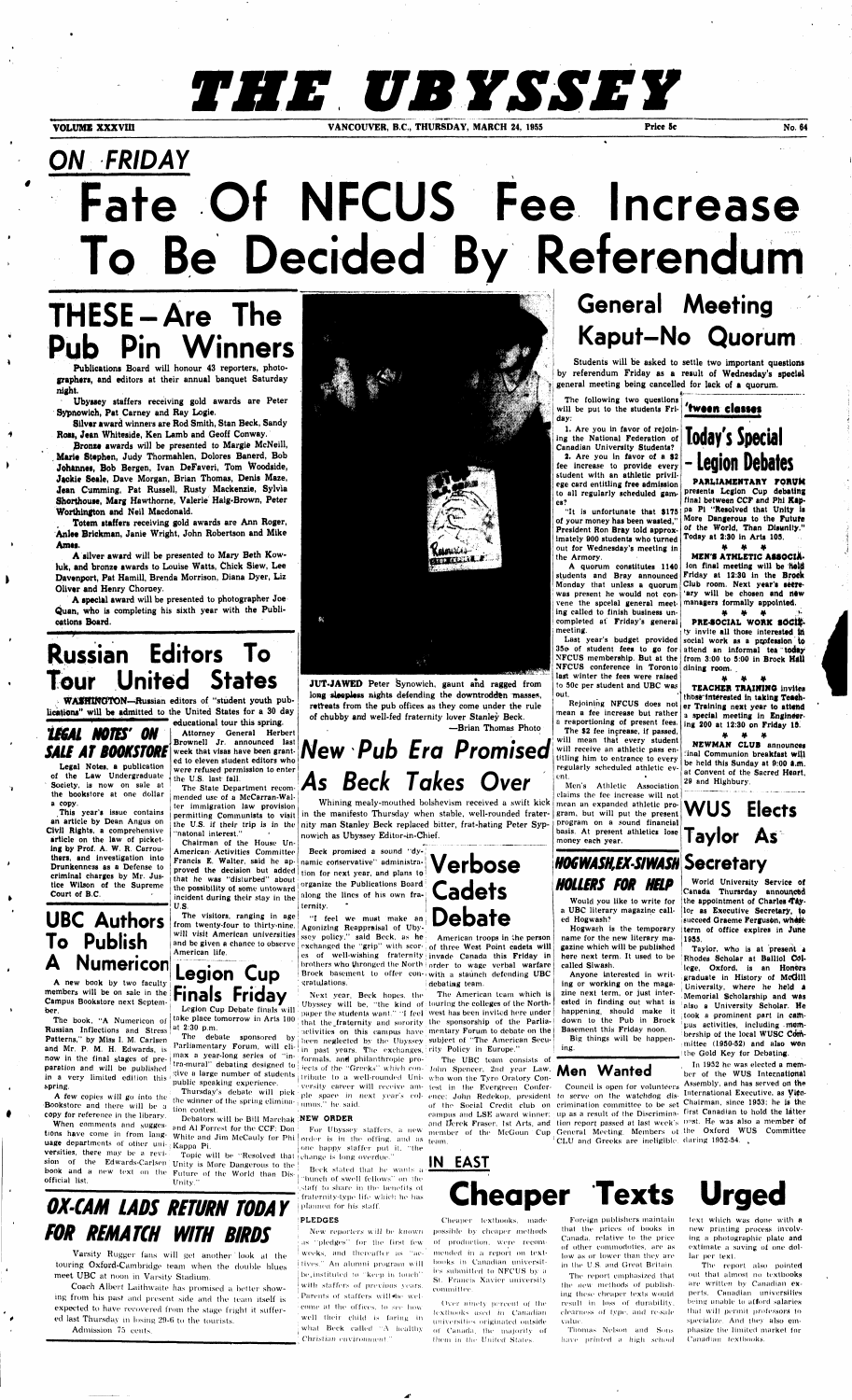#### **Page Two** *Thursday, March 24, 1955* **<b>Page Two** *Thursday, March 24, 1955*

# Civilization Totters On Brink— Students Laugh —Ignore Reality

### **THE UBYSSEY** SURVIVAL CRUSADE NEEDED

**MEMBER, CANADIAN UNIVERSITY PRESS** 

**Authorized as second class mail, Post Office Dept., Ottawa. Mail.subscriptions I2.B0 per year. Published in Vancouver throughout the university year by** *ihe* **Student Publications Board of the Alma Mater Society, University of British Columbia. Editorial opinions expressed herein are .those of the editorial staff of The Ubyssey, and** not **necessarily those of the Alma Mater Society br the University. Business and advertising telephones** are **Alma 1280** 

**or Alma 1231. Advertising Manager is Geoff Conway.** 

#### **EDlTOR.IN.CHIEr—PETER SYPNOWICH**

#### **SENIOR EDITOR — DOLORES BANERD**

**Managing Editor—Ray Loeie CUP Editor—Jean Whiteside Copy Editor—Stanley Beck News Editor—Rod Smith Sports Editor—**Ken **Lamb Executive Editor—Geoff Conway** 

**Reporters — Marie Stephen, Jackie Seale, Marge McNeil, Sandy Ross, Pat Russell, Tom Woodslde, Jean Cumming. Sports Desk — Pete Worthington, Neil MacDonald, Bob Bergen.** 

**\ "' -•' ' ' i i** 

*rftttoffia/tfo* 

**GUEST EDITORIAL** 

### 2 Dollar 'A' Card

When casting your ballot on the proposed \$2.00 Athletic Privilege Card tomorrow, one question is significant: do you feel that a ticket to every regularly scheduled athletic event on the campus is worth \$2.00. Would you rather pay \$2.00

with your fees or put out 50c every time you chose to go to any of the campus games—rugger, football, basketball or soccer. This is the 'question the Mens' Athletic Association is asking.

The Association is requesting this money along with your fees so they can stabilize the athletic budget as much as possible. Weather conditions, win-loss records and a great many other variable factors make it dfficult to obtain an accurate budget based on estimated gate receipts.

The \$2.00 card is set with an eye to maintaining the present sports program. We also feel that if each student was entitled to admission to every game, crowds at athletic events would swell. The proposed athletic card would carry the same privileges as the current \$5.00 pass.

One recalls that we've already had ten years *qi* nucelar explosions and they're growing larger and more numerous yearly.

The choice is yours. You can help the MAA stabilize its budget and strengthen UBC's athletic position while buying yourself a Privilege Card al a bargain price.

Boh Hutchinson,

President, Mens' Athletic Association

#### **By GERARD DAECHSEL • Last** Age **Basic Survival**

If imminent human tragedy is the humour of the Gods, **all**  the Gods of the heavens plus all the devjls **of** hell **and all** the spirits that ever were, are, and will be, must **at** this very time in history be **indulging** in the **greatest** festival of **laughter**  that **has** ever been **witnessed. It would be easy to join** in

LAUNDRY PROBLEMS? SEE the Varsity Launderette. Up to **9 lbs. completely processed for**  75c. Special student rates for small **lots. Across from Varsity**  Theatre. AL. 2210. \* \* \*

**¥ #** *-V\* \9'Y,,* VAtiXHALL WYVERN and 1948 Packard for sale. Phone AL. 3064R.

the **fun except that** the **joke is on us. For we, souped up by the failures of man through the centuries, are crashing on into some indescribably horrible doom. Yet the only action we take is to cling more stubbornly to the old traditional concepts and attitudes that have got us.here in such a hurry.** 

**The individual today must accept a number of rude facts and to keep his' sanity must build them into his philosophy of life. He must first realize that complete global devastation is only a trigger finger away. The slightest pull could unleash the planes, missiles and nuclear bombs that right now are stored so menacingly \ in two camps. The result would be oblivion. Then the individual must face the less obvious but even more horrible fact that by playing with unknown powers, man may destroy himself**  in a more subtle but hideous **manner—by radiation. Modern man can finally ask himself the shattering question, 'has mankind already destroyed itself? Is this present physical me irrevocably doomed or at best is it only a matter of a**  few more nuclear test explo**sions?"** 

The Ubyssey now as it changes hands, should resolve to **reform** its **suicidal indifference and devote the larger part of every** edition to **intelligent discussions of** the **worst** 

scientific, political, social and economic facts which threaten our survival.

**If people are ignorant of these facts, it is because we have so few brave leaders. One of them is the noted British scientist Dr. Ritchie Calder. To** 

**an apprehensive world he re**fuses everything but the bleak**est reality. He states:** 

## General Meeting Outgrown, ouncil Needs More Power

**"True science teaches ui to doubt, and in ignorance, refrain. The only thing we know about radiation is that**  we don't know. Any compet**tent scientist will tell you that when it comes to radiological effects of nuclear explosions, we simply don't know what we're doing. IS years of setting off experimental bombs might do it."** 

But wherein lies the joke? It is the attitude of modern man to the powers that engulf him. Let's take the most familiar pinhead of the Globe, our UBC campus for example.

Here 5800 students, like lambs ready for the slaughter, senseless to it all, desparately study for exams, frantically pursue a hundred selfish pleasures, dream and scheme endlessly of marriage, family, home, wealth, career. To what purpose? Even the majority of that small number who have learnt to read newspapers and periodicals believe the nuclear threat, is as distant as the Bikini

### CLASSIFIED

#### **WANTED**

GRADUATE & POSTGRADuate students—Your work a specialty with us, also University typing of all kinds. Competent work, campus rates. Eloise Street. AL. 0635-R. Just off the campus.

**\* \*** *-k* 

**FOR SALE**  19.14 CHEV STANDARD coach. Best offer. Can be seen on campus. KE. 2193L.

**testing ground or they display the common reaction of, "I won't believe anything so awful regardless** of what numerous scienists **and** politicians say." **Some** are so **bold** as to claim **the scientists know** what they- 're **doing, (although the U-bomb explosion was twice as powerful as the scientists had planned and prepared for in theory). Surely University students should know how to cope effectively with reality.** 

**But what kind of shepherd**ing do we get? Here is a cam-. the world to devote their main **pus concentration, third largest in Canada, of brains. Yet at best we get a few weak statements in the occassional lecture. How does the President himself, dare to<sup>1</sup> talk a**  whole noon hour on UBC, then **callously conclude that we have a glorious future, 'if we don't blow ourselves up in the mean**time." As thought it were com**pletely irrelevant or beyond our reach, he failed to even touch the fundamental prob-**

lem, "how do we stay on the face of the earth?" We read in the papers that Dr, Shrym to pacify Ottawa Civil Authorities, withdraws his statement that evacuation of cities in case of nuclear attacks is useless? Is there really any honest, informed man today who doesn't at least secretly confess that regardless of anything that is done, there is no hope in case of another war?

The professors of UBC owe it to themselves, to us and to energies to a crusade, by speeches and by press to hammer the most relevant facts of our time into the public mind and the even less pleasant challenges requiring radical, painful action into the public conscience.

Public opinion must **be fired up and individual effort motivated to achievlh'g this program. (1) We must halt all nuclear test explosions at once and through the U.N, have the Russians follow suit. (2) We must give ourselves only a very limited time period in**  which by using all our powers **of negotiation and by sincerely**  sacrificing **advantages where**  necessary, we **attempt to get world disarmament. If we fail we** must **disarm ourselves and**  prepare **to** meet **any possible Russian infiltration and domination by psycologlcal warfare**  and Ghandi's **moral, resistance.' (3) We must finally exploit all**  our **physical and mental resources to balance the world's population with its food supply. We must be so rational and so morally courageous and sacrificing as to distribute wealth more evenly around the Globe.** 

#### **By DICK UNDERHILL Past President AMS**

**Tuesday's Editorial on General Meetings suggests that reform of the General Meeting is necessary and advises:** 

**1. More equal distribution of business between Fall and Spring Meetings and** 

**2. Speeding up of the business. I agree that reform is neces-**

**sary but I should like fo make** 

**some comments re your advice. 1. This year's Fall Gener-**

**al Meeting even with its smaller Agenda lasted some two hours at** the **end of which some 380 students were left** *\*n* **attendance. At no time were there competing lectures and labs. It would seem therefore that adding to the agenda would not solve the situation. I could also mention the Special General Meeting called at a cost of \$150.00 to amend a motion of the Fall meeting.** 

**2. On the front page of the same edition in which you state meetings should be speeded up. Council is accused of railroading because**  **a student (non councillor) moved the pervious question, a parliamentary device used to speed up meetings. How much louder would be** the **cry if the chairman himself attempted to limit debate more than is done at present.** 

**I would suggest that** the **fault is the status of the meeting itself. If every member of the student body acquired for himself sufficient knowledge of**  every issue **being discussed at**  the **meeting** to permit him **to**  vote on the motion the moment

it is made, then I might agree that meetings could be made speedy and effective. However, every student does not and therefore each issue must be debated as though this were the first time at which anyone had ever thought about it. As the campus expands it will become increasingly difficult for the average student to be informed on every student problem. Therefore I suggest that in a complex society we must be prepared to delegate responsiprepared to uelegate responsi-<br>hillity for most decisions to bility for most decisions to<br>those whom we feel could most ably represent

For these reasons I feel that students must be prepared to

relegate the **General Meeting to** the position **of being an advisory** and not **a governing**  body. **We** must **be prepared to delegate, as every other democratic society does, the responsibility of government to Our elected representatives. Issues**  involving **large amounts of money or major policy** can **well be decided by referendum,**  which **is far less costly and On which more students vote than**  attend **a general meeting. I would submit that the only**  time when **interested in general** meetings is **widespread is**  where there is an **important**  "issue" at stake. **At that time students would like to express**  \*an opinion and a **general meet**ing would fill the need for general discussion. **However.** It should be an opinion only, al- 'though it would be a most unwise council that would ignore the 'opinion' of a well attended general meeting. Therefore I would submit that if students wish their self government to continue to be effective, that they be prepared to change the status of the general meeting.

> **DICK UNDERHILL Past President AMS**

### **Prominent educators say you can get**



**Well-known educators** say *anybody* can improve their marks.

They contend it is possible to do notes *you* can read, essays *others* can read, and still have time on your hands—with a portable typewriter.

For example, did you know the best you can do in longhand is about 30 words a minute. With a Royal portable you'll be doing twice that in no lime.

With summer holidays coming up and prospects of having money in the bank again, why don't you plan now to make a down payment on a Royal portable with your tirst paycheck? A little each paydav gives you a snappy Royal portable for school this fall.

Just make sure it's a Royal! Only with Royal do you get a full-size keyboard and *all* the features of big office machines. So you don't feel you're typing on a toy!

Recently, the rugged Royal portable was tested for durability and it lasted the equivalent of 96 years of normal use. (You'll probably be handing it down to your kids,)

**Ask to see the Royal Portable** at your Royal dealer's soon. Priced from \$79.95. And while you're there, ask for a copy of the free booklet "How to type your way to extra money."

# The rugged **RUYAL** portable